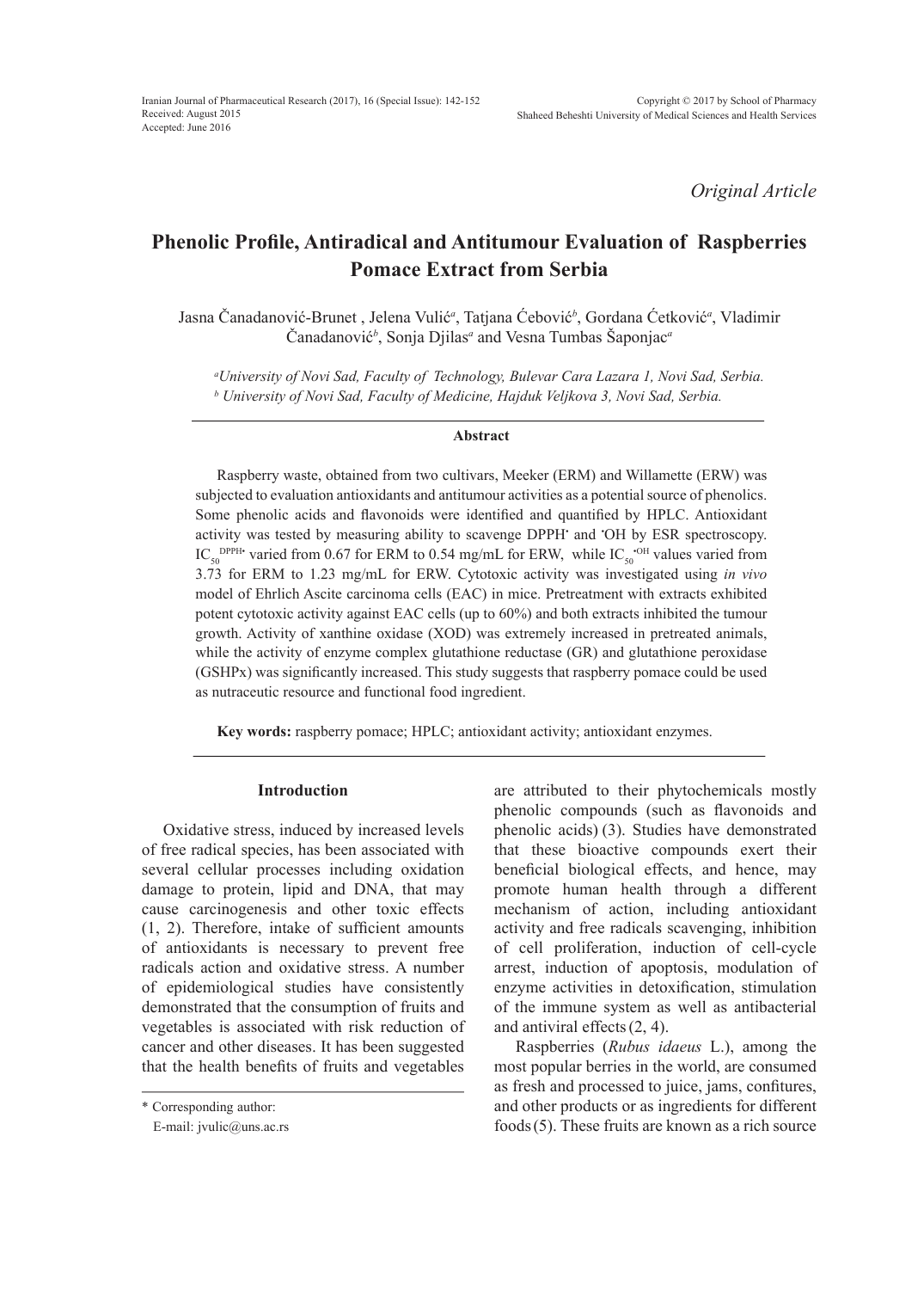of phenolic compounds such as phenolic acids (ellagic acid as free and bound in the forms of ellagitannins and ellagic acid glycosides) and anthocyanins (cyanidin-3-sophoroside, cyanidin-3-(2G-glucosylrutinoside), cyanidin-3-rutinoside, pelargonidin-3-sophoroside, cyanidin-3-glucoside, pelargonidin-3-(2Gglucosylrutinoside), and pelargonidin-3 glucoside) (6-10). Beside anthocyanins, raspberry fruits also contain smaller quantities of other flavonoids (quercetin-3-rutinoside, quercetin-3-clucoside, quercetin-3-glucuronide and kaempferol glucuronide) (7). In addition, flavan-3-ols and their oligomers - mainly dimmers have also been found in raspberries (11). It was found that raspberry extract has one of the highest cellular antioxidant activity among 25 commonly consumed fruits(12). In addition to strong antioxidant properties, other beneficial bioactivities including antiinflammation, vasodilatory properties, antimicrobial activity against pathogenic intestinal bacteria, and antiproliferative activity on human liver, breast, colon, and prostate cancer cells, have also been reported for raspberries(3, 6, 7, 13).

Nowdays, there is an increasing interest in finding new sources of natural bioactive compounds. The addition of bioactive compound(s) to a traditional food is one of the ways most often employed in the production of novel functional foods. The fruits and vegetables processing industries produce very large amounts of waste materials, such as skins, pulp residu,e and seeds (14). This processing waste could be a potential source of antioxidant compounds instead of being used as animal feed, fertilizer or sent to sanitary landfill (14, 15). Based on recent studies, it is evident that different valuable compounds such as phenolics remained in the raspberry processing waste (16-19). Since fruits and vegetables processing wastes are inexpensive, easily available, and composed of bioactive molecules, it can be suggested that by-products are alternative sources of bioactive antioxidants that can contribute to a consumer›s health, as a part of functional foods(20-23).

According to these facts, our study deals with evaluation of waste materials generated from raspberry juice processing as a potential source of bioactive antioxidants. Thus, the objectives of this study were to determine the phenolic composition and bioactive properties (antioxidant and *in-vivo* cytotoxic activity against Erlich tumour cells) of raspberry waste extracts.

## **Experimental**

# *Chemicals*

2,2-Diphenyl-1-picrylhydrazyl (DPPH), 5,5-dimethyl-1-pyroline-*N*-oxide (DMPO), phenolic acids including gallic, protocatechuic, vanillic, ellagic, caffeic, chlorogenic, coumaric, ferulic, synapic and rosmarinic acids, quercetin, rutin, luteolin, myricetin, kaempferol, catechin, epicatechin and epicatechin gallate were purchased from Sigma Chemical Co. (St. Louis, MO, USA). These chemicals were of analytical reagent grade. Other chemicals and solvents used of the highest analytical grade were obtained from "Zorka" Šabac (Serbia).

# *Plant material*

Two raspberry (*Rubus idaeus* L.) cultivars (Meeker and Willamette) were obtained from "Alfa RS", Lipolist, Serbia. Raspberries were washed in running water, cut into pieces, and raspberry pulp was prepared using a domestic food processor (Neo SK-400). After juice separation, the samples of the obtained raspberry pomace were stored at -20 °C until analysis. Moisture of each sample was determined using drying oven method, by drying a representative 10 g sample in a forced air oven (Sterimatic ST-11, Instrumentaria, Zagreb, Croatia) at 60 °C until the constant mass.

# *Preparation of raspberry pomace extracts*

Samples of the wet raspberry pomaces (20 g) were extracted at room temperature using a homogenizer, Ultraturax, and DIAX 900 (Heidolph Instruments GmbH, Kelheim, Germany). The extraction was performed two times with different amounts of 80% methanol aqueous solution containing 0.05% acetic acid: 160 mL in 60 min and 80 mL in 30 min at room temperature. The obtained extracts were filtrated, combined, and evaporated to dryness under reduced pressure and lyophilisated (Alpha 2-4 LSC Martin Christ, Osterode, Germany).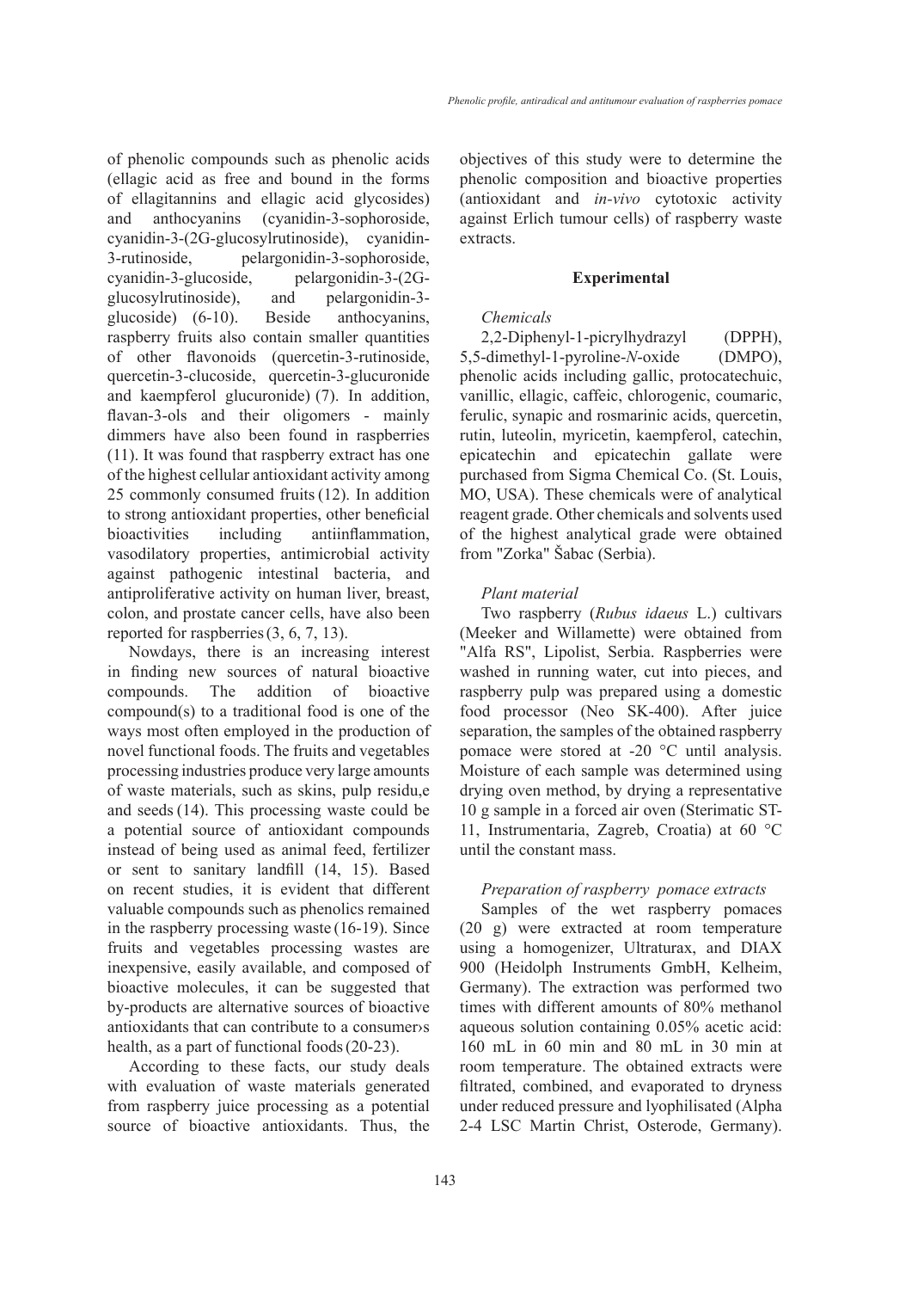The yields of the lyophilisated raspberry pomace extracts were: Meeker (ERM)  $2.33 \pm 0.08$  g and Willamette (ERW)  $3.06 \pm 0.09$  g.

## *HPLC analysis of raspberry pomaces*

All analyte solutions and solvents were filtered prior to analysis through 0.45 µm (pore size) membrane filters (Millipore, Bedford, MA). Quantification of phenolics was done by the following HPLC analysis. Samples were analyzed by a Shimadzu Prominence (Shimadzu, Kyoto, Japan) chromatographic system, which consisted of LC-20AT binary pump, CTO-20A thermostat and SIL-20A autosampler connected to the Waters SPD-20AV UV/Vis detector (Shimadzu, Kyoto, Japan). Chromatograms were recorded using different wavelength for individual compounds: 280 nm for hydroxybenzoic acids (gallic, protocatechuic, vanillic and syringic acid) and ellagic acid, 320 nm for hydroxycinnamic acids (caffeic, chlorogenic, coumaric, ferulic, synapic and rosmarinic acid) and 360 nm for flavonoids (quercetin, rutin, luteolin, myricetin, kaempferol, catechin, epicatechin and epicatechin gallate). Separation was performed on a Luna C-18 RP column,  $5 \mu m$ ,  $250 \times 4.6 \mu m$  (Phenomenex, Torrance, CA, USA) with a C18 guard column, 4 x 30 mm (Phenomenex, Torrance, CA, USA). Two mobile phases, A (acetonitrile) and B (1% formic acid) were used at flow rates of 1 mL/min with the following gradient profile:  $0 - 10$  min from 10 to  $25\%$  A; 10 - 20 min linear rise up to 60% A, and from 20 min to 30 min linear rise up to 70% A, followed by 10 min reverse to initial 10% A with additional 5 min of equilibration time. Reference substances (flavonoids and phenolic acids) and samples were dissolved in 50% methanol. The data acquisition were carried out by the LC Solution Software (Shimadzu, Kyoto, Japan). All analysis were run in triplicate.

# *Electron spin resonance (ESR) measurements DPPH radical assay*

DPPH radicals (DPPH• ) were generated by mixing 0.2 mL water and 0.4 mL 0.4 mM methanolic solution of DPPH radicals (control) (24). The influence of extracts on the DPPH radicals was investigated by adding the water solutions of ERM (0.25 - 1.25 mg/mL) or ERW

(0.1 - 1.75 mg/mL) in the reaction system. After that, the mixture was stirred for 2 min and transferred to an ER-160FT quartz flat cell. The ESR spectra were recorded on model 300E, Bruker, Rheinstetten, Germany under the following conditions: field modulation 100 kHz, modulation amplitude 0.256 G, receiver gain 5 x 10<sup>5</sup> , time constant 40.96 msec, conversion time 335.54 msec, center field 3440.00 G, sweep width 100.00 G, x-band frequency 9.45 GHz, power 7.96 mW, temperature 23°C. The scavenging activity (SA) value of extract for DPPH radical was defined as:  $SA_{DPPH} = 100 \times (h_0 - h_x) / h_0$  [%], where  $h_0$  and  $h_x$  are the height of the second peak in the ESR spectrum of DPPH radicals of the control and the probe, respectively.

## *Hydroxyl radical scavenging activity*

Hydroxyl radicals (• OH) were generated in the Fenton reaction system obtained by mixing 0.2 mL of 112 mM DMPO, 0.2 mL of  $H_2O$ , 0.2 mL of 2 mM  $H_2O_2$ , and 0.2 mL of 0.3 mM Fe<sup>2+</sup> (control) (25). The influence of extracts on the formation and stabilization of hydroxyl radicals was investigated by adding the water solutions of ERM (2.0 - 8.0 mg/mL) or ERW (0.1 – 6.0 mg/ mL) in the Fenton reaction system. ESR spectra were recorded after 5 min, with the same setting as DPPH test except: modulation amplitude 0.226 G, time constant 80.72 ms, conversion time 327.68 ms, *x*-band frequency 9.64 GHz, power 20 mW. The  $SA_{OH}$  value of the extract was defined as:  $SA'_{OH} = 100 \times (h_0 - h_x) / h_0$  [%], where  $h_0$  and  $h_x$  are the height of the second peak in the ESR spectrum of DMPO-OH spin adduct of the control and the probe, respectively.

# *Cytotoxic activity against Ehrlich's tumour in mice*

*Animals and experimental procedures.*  Animal care and all experimental procedures were conducted in accordance with the *Guide for the Care and Use of Laboratory Animal Resources* edited by the Commission of Life Sciences, National Research Council. Male and female Hannover National Medical Institute (Hann:NMRI) mice were obtained from the Biochemical Laboratory, Clinical Centre of Vojvodina (Novi Sad, Serbia). Animals were fed standard mice chow (LM<sub>2</sub>, Veterinarski zavod,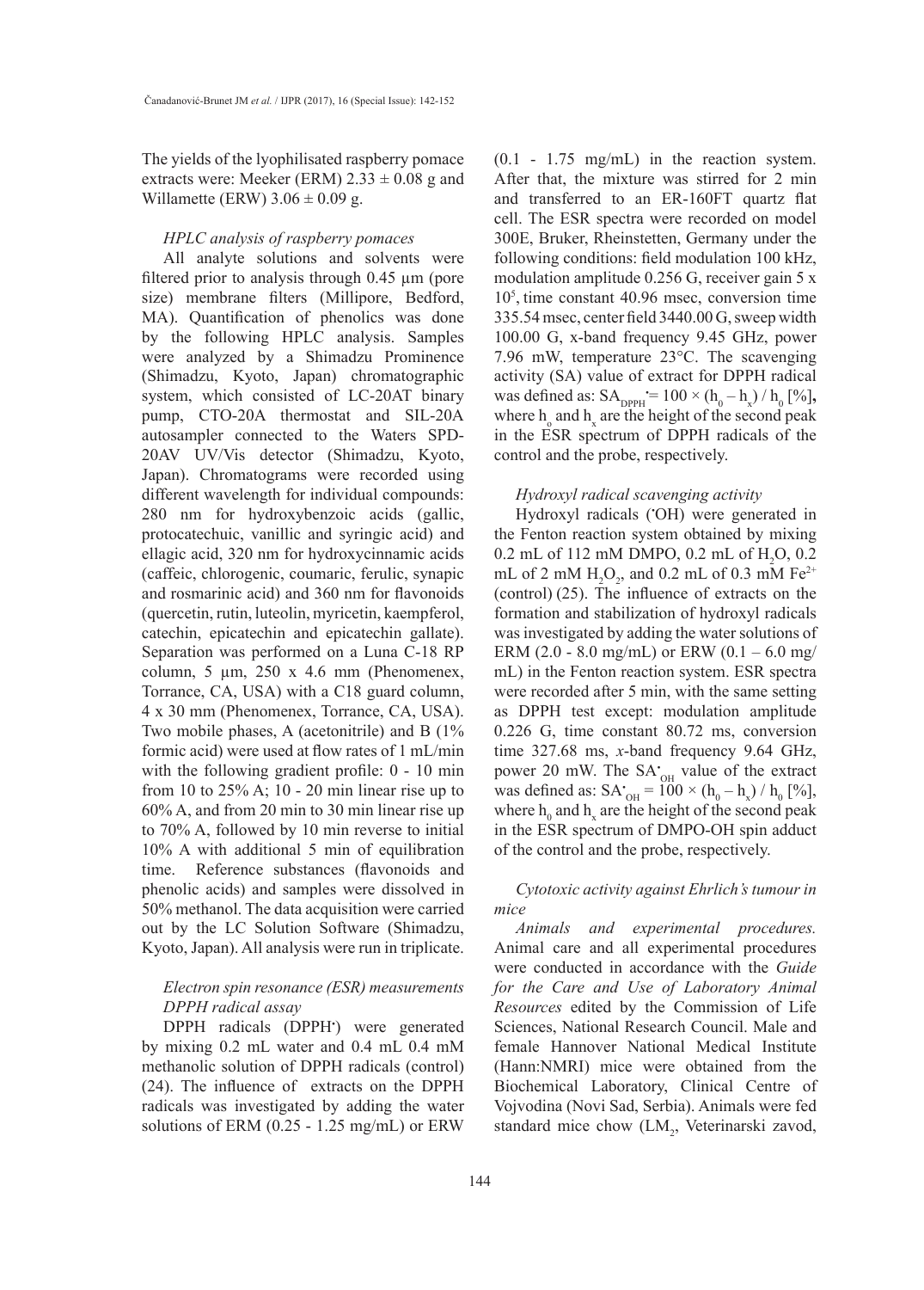Subotica, Serbia) with free access to tap water, in a temperature (25 ºC) and humidity-controlled (30-50%) animal house under 12 h light/day cycles. NMRI mice of both sexes (6 - 8 weeks old), weighing 25.0  $g \pm 2.5$  g, were used in our experiments. Animals were divided into four groups of six mice under the following conditions and treatments: I, EAC group (mice with implanted EAC cells), (n=6); II mice pre-treated with the ERM, or ERW, 2.0 mL/kg b.w. per day, i.p., starting 7 days before the EAC implantation (n=6); III, mice treated with the ERM, or ERW, 2.0 mL/kg b.w. per day, i.p., starting from the day of the EAC implantation (n=6); and IV, mice post-treated with the ERM, or ERW 2.0 mL/kg b.w. per day, i.p., starting 7 days after EAC implantation (n=6). The experiments were repeated in the same way using the 2.0 mL/kg b.w of antioxidant N-acetyl-L-cysteine (NALC) instead of the ERM, or ERW. Fourteen days after EAC implantation, all mice were anesthetized and sacrificed, and the ascites of the carcinoma were collected for further experiments.

*Determination of tumour cell number and cell viability.* Ascites from the abdomen were transferred to a Krebs–Ringer phosphate buffer solution (0 C, pH 7.4), then subjected to subsequential centrifuging at 4500 rpm (MSE HIGH SPEED centrifuge at 4 C) and 12 000 rpm (Eppendorf 3200 centrifuge, 2.5 min) to obtain a dense cell suspension (1 : 1). The cell weight and cell number, expressed as the number of cells per mm<sup>3</sup> (counted in a Neubauer>s compartment), were determined from the suspension. Cell viability was determined by the Trypan blue exclusion method: Trypan blue (0.4% solution in Krebs–Ringer phosphate buffer) stained only the damaged cells. These data were expressed as a percentage of damaged cells.*Biochemical tests.* Samples were dilluted by Krebs-Ringer phosphate buffer and the activities of several antioxidant enzymes were determined in EAC cells samples by standard well-known laboratory protocols. The activity of xanthine oxidase (XOD) was determined following the Bergmayer method (25), catalase (CAT) according to Beers and Sizer (26), peroxidase (Px) according to Simon *et al*. (1974) (27), glutathione peroxidase (GSHPx) according to Beuthler (28) and glutathione reductase (GR) according to Goldberg and Spooner (20). The quantity of reduced glutathione (GSH) (nonprotein SH) was also determined as well as the intensity of lipid peroxidation (LPx) using the Buege and Aust protocol (29).

#### *Statistical analysis*

All analysis were run in triplicate and were expressed as mean  $\pm$  standard deviation (SD). Student›s *t*-test was carried out to identify statistical differences. *p* values of 0.05 or less (*p*<0.05) were considered to be statistically significant. Mean values between the groups in biochemical analyses were considered significantly different at *p*<0.05 confidence level, after the performance of the ANOVA single/ double factor statistical analysis (30), followed by Bonferonni and Tuckey post-hoc tests.

#### **Results and discussion**

### *HPLC analysis of phenolic compounds*

Major phenolics present in investigated raspberry pomace extracts from Meeker (ERM) and Willamette (ERW) cultivars were identified and quantified by HPLC analysis. Phenolic acids (protocatechuic, gallic, syringic, ellagic, caffeic, ferulic and synapic acid) and flavonoids (catechin, rutin, myricetin, luteolin and quercetin) were identified in ERM by matching their retention times (RT) and on-line ultraviolet (UV) spectra with those of standards. Additionaly, another phenolic acids (syringic and caffeic acids) were identified in ERW. It should be noted that catechin (flavan-3-ol) was detected at relatively high levels (103.07 mg/100g in ERW and 50.2 mg/100g in ERM). The content of total and individual phenolic compounds, quantified at 280, 330 or 360 nm, depending on their max response, is listed in Table 1. The total phenolic content is higher in ERW (410.66 mg per 100 g pomace) than in ERM (338.80 mg per 100 g pomace). Protocatechuic acid was found to be the main phenolic acid in raspberry pomace extracts from Meeker (215.28 mg/100g) and Willamette (214.47 mg/100g) cultivars. Both investigated extracts showed a high levels of gallic acid varying from 63.44 mg/100g in ERM to 77.87 mg/100g in ERW. Among the flavonols present in investigated raspberry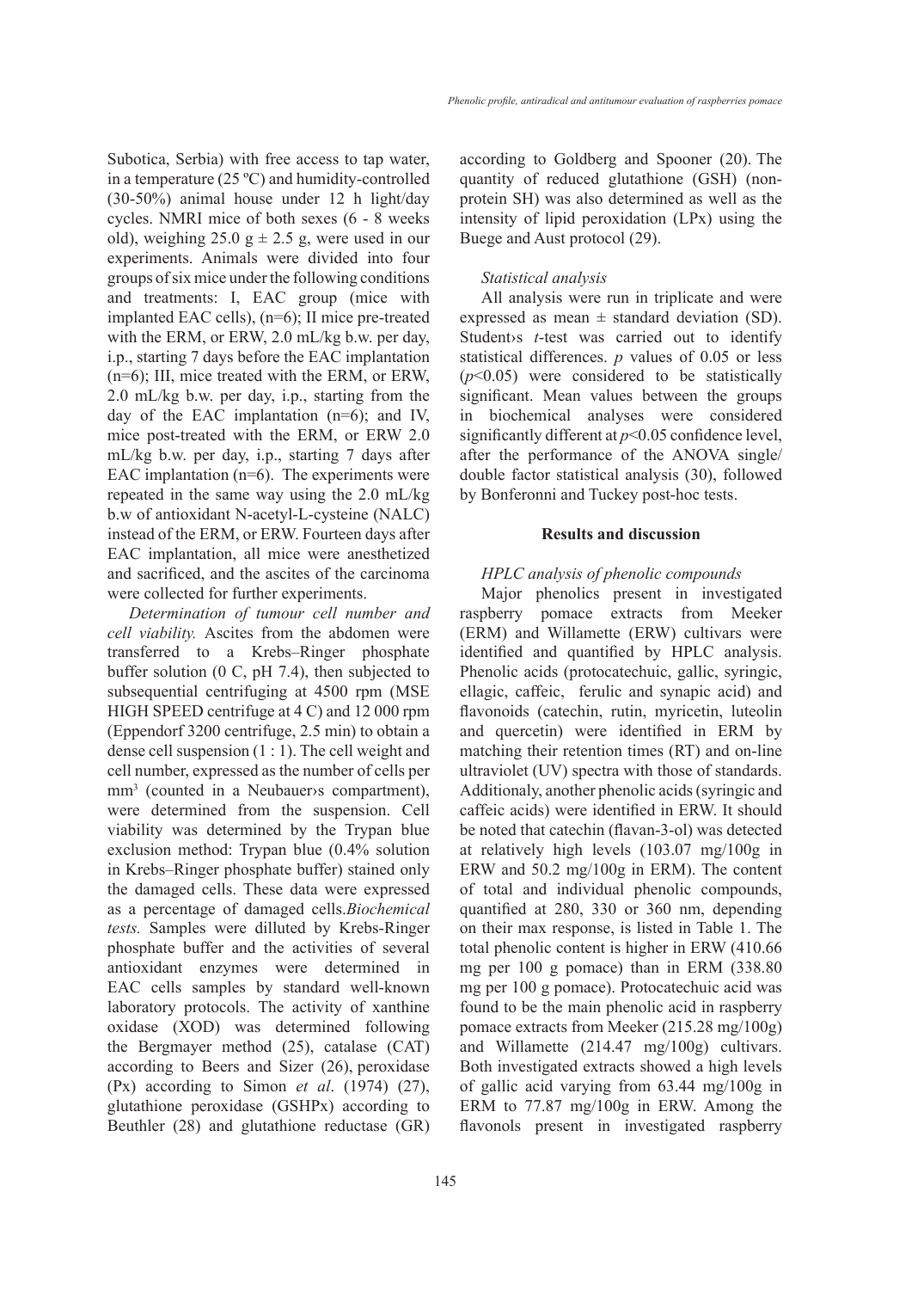| Peak | Compound            | <b>ERM</b>        | <b>ERW</b>         |  |
|------|---------------------|-------------------|--------------------|--|
|      | Protocatechuic acid | $215.28 \pm 8.56$ | $214.47 \pm 10.07$ |  |
| 2    | Gallic acid         | $63.44 \pm 2.19$  | $77.87 \pm 2.96$   |  |
| 3    | Syringic acid       | n.d.              | $2.58 \pm 0.10$    |  |
| 4    | Ellagic acid        | $1.16 \pm 0.05$   | $4.55 \pm 0.18$    |  |
| 5    | Caffeic acid        | n.d.              | $0.35 \pm 0.01$    |  |
| 6    | Ferulic acid        | $2.04 \pm 0.09$   | $0.19 \pm 0.01$    |  |
|      | Synapic acid        | $0.57 \pm 0.02$   | $0.47 \pm 0.02$    |  |
| 8    | Catechin            | $50.2 \pm 2.50$   | $103.07 \pm 4.26$  |  |
| 9    | Rutin               | $5.14 \pm 0.16$   | $5.79 \pm 0.26$    |  |
| 10   | Myricetin           | $0.44 \pm 0.02$   | $1.02 \pm 0.04$    |  |
| 11   | Luteolin            | $0.14 \pm 0.01$   | $0.09 \pm 0.01$    |  |
| 12   | Ouercetin           | $0.39 \pm 0.02$   | $0.21 \pm 0.01$    |  |
|      | Total               | 338.80            | 410.66             |  |

| <b>Table 1.</b> Distribution of polyphenols in raspberry pomaces from Meeker (ERM) and Willamette (ERW) cultivars. |
|--------------------------------------------------------------------------------------------------------------------|
|--------------------------------------------------------------------------------------------------------------------|

Data expressed as mg per 100 g of pomace and presented as mean  $\pm$  SD

pomace extracts, rutin was predominant. The major compounds found in the raspberries extracts and responsible for their radical scavenging activity have been described in literature and include phenolic acids as caffeic, ellagic, ferulic, *p*-cumaric, *p*-hydroxybenzoic and chlorogenic (31), flavan-3-ol (11), flavonol as catechin and epicatechin (32) and flavonoids as quercetin and myricetin (33). But, after juice processing, the most of phenols are present in pomace (16), and the observed antioxidant and cytotoxic activities is also due to a synergistic action of the different compounds present. The composition of the plant extract depends on many factors, such as the state of the original plant (variety, plant part and maturation stage), the geographical origin, climate conditions, harvesting date and storage, and also other environmental factors, and processing techniques.

## *Radical scavenging activities*

The free radical scavenging activity of ERM and ERW was evaluated on different free radical species: stable 2,2-diphenyl-1-picrylhydrazyl radical (DPPH<sup>\*</sup>) and reactive hydroxyl radical using ESR spectroscopy.

Stable DPPH radicals have been used to evaluate the radical scavenging ability of the investigated extracts. In all cases, a typical ESR spectrum of DPPH radicals, with five lines of relative intensities 1:2:3:2:1 and hyperfine splitting constant  $a_N = 9.03$ , was observed (34).

The H-transfer reactions from antioxidants, present in ERM and ERW, to DPPH<sup>•</sup> were monitored by recording the decay of the DPPH• ESR signal. The present investigation has shown that ERM and ERW cultivars exhibited DPPH radical scavenging activity in a concentration dependant manner and the results were compared with the standard compound, indicating their abilities to act as radical scavengers.

The DPPH radical scavenging activity of ERM and ERW increased with the increase of concentration. Complete scavenging of DPPH radicals  $(SA_{DPPH} = 100\%)$  was reached at the concentration of 1.25 mg/mL of ERM and 1.75 mg/mL of ERW. The  $SA<sub>DPPH</sub>$  of different concentrations of raspberry pomace extracts are presented in Figure1.

Hydroxyl radicals are major reactive oxygen species inducing biological damage and lipid peroxidation. As hydroxyl ('OH) free radicals are highly reactive, with relatively short halflives, the concentrations found in natural systems are usually inadequate for direct detection by ESR spectroscopy. Spin-trapping is a chemical reaction that provides an approach to help overcome this problem. These radicals are identified because of their ability to form nitroxide adducts (stable free radicals form). Hydroxyl radicals generated by the Fenton reaction (Fe<sup>2+</sup>/H<sub>2</sub>O<sub>2</sub>) were trapped by DMPO, forming DMPO-OH spin adducts which were detectable by ESR. In all cases the typical ESR spectra of DMPO-OH spin adduct characterized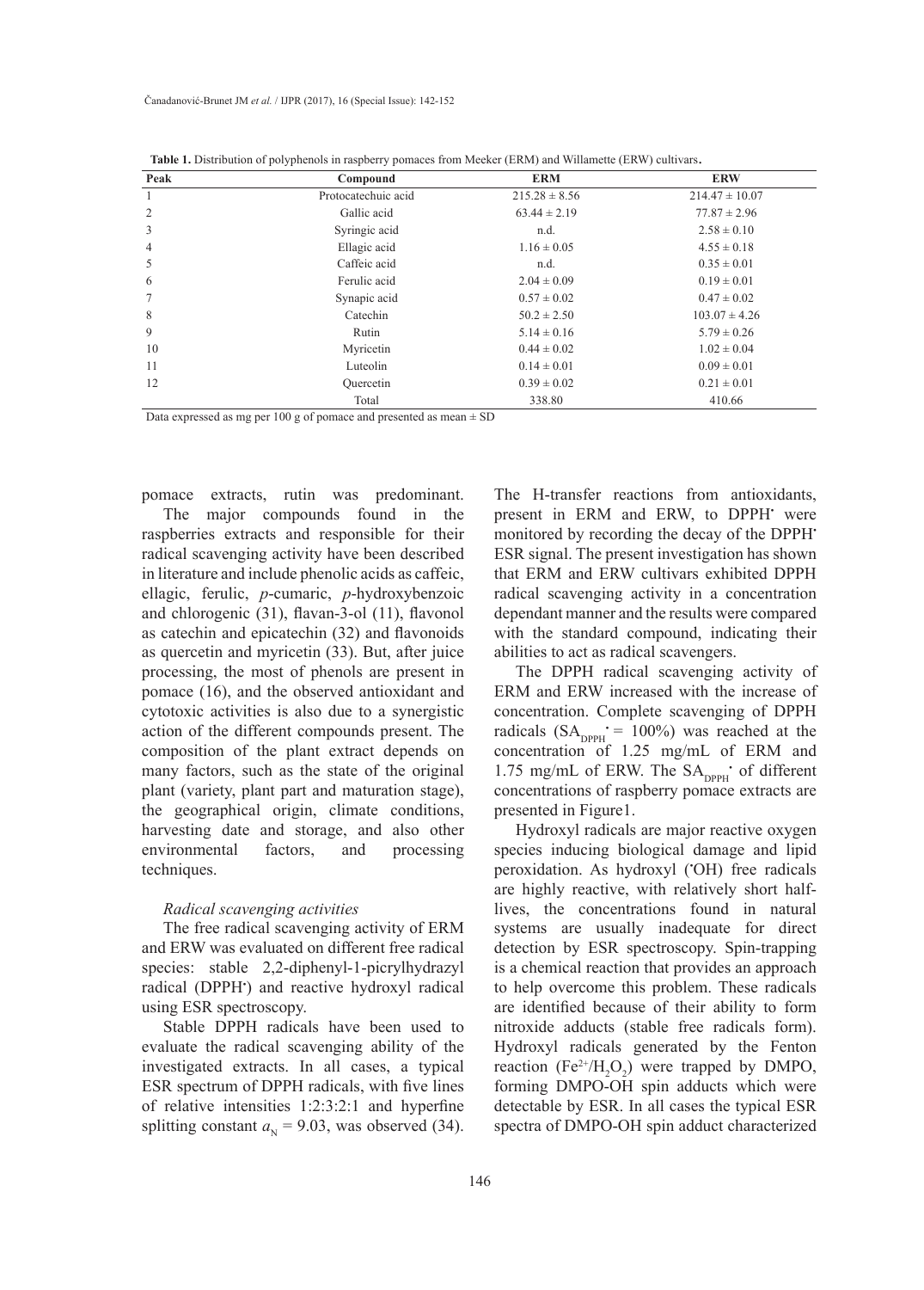

during the Fenton reaction  $(SA<sub>OH</sub>)$ . Data are given as inhibition percentages of DPPH radical or DMPO-OH spin adduct peak height **Figure 1.** Scavenging activity of different concentrations of ERM and ERW on the DPPH radicals (SA<sub>DPPH</sub>) and DMPO-OH spin adduct measured by ESR and are mean  $\pm$  SD of three independent experiments.

by quartet of lines with relative intensities 1:2:2:1 and hyperfine splitting constant  $a_N = a_H = 14.9$  G was noticed. The hydroxyl radical scavenging activity of ERM and ERW increased with the increase of concentration (Figure 1). Complete elimination of the hydroxyl radical is achieved at higher concentrations (8.0 mg/mL of ERM and 6.0 mg/mL of ERW).

The  $SA_{DPPH}$  and  $SA_{OH}$  values of raspberry pomace extracts were determined based on radical scavenging activities of raspberry pomace extracts. The  $IC_{50}^{\text{DPPH}\bullet}$  varied from 0.67 for ERM to 0.54 mg/mL for ERW, while the  $IC_{50}$ <sup>-OH</sup> values varied from 3.73 for ERM to 1.23 mg/mL for ERW.

It was observed that all investigated raspberry pomaces were very effective on DPPH<sup>•</sup> than hydroxyl radicals and ERW was recognized as the most effective. In comparison to BHA as the positive control (IC<sub>50</sub><sup>DPPH•</sup> = 0.03 mg/mL; IC<sub>50</sub><sup>•</sup>OH = 1.51 mg/mL), both raspberry extracts exhibited affectual free radical activity.

The antioxidant activity of phenolic compounds is due to their ability to scavenge free radicals, donate hydrogen atoms or electron, or chelate metal cations. The structure of phenolic compounds is a key determinant of their radical scavenging and metal chelating activity, and this is referred to as structure–activity relationships (36).

*Cytotoxic activity against Ehrlich's tumour in mice*

The Ehrlich ascites tumor cell (EAC) is a spontaneous murine mammary adenocarcinoma adapted to ascites form and carried in outbred mice by serial intraperitoneal (i.p.) passage. It is a cancer of epithelial tissue that has glandular origin, glandular characteristics or both. It is a rapidly growing carcinoma with very aggressive in cell proliferation and is able to growin almost all strains of mice. In ascetic form, it has been used as a transplantable tumor model to investigate the antitumor effect of various substances (24). In the present study, we investigated antitumour properties of ERM and ERW methanolic extracts assessed by parameters such as ascites volume, tumour cell count and cell viability; the results are shown in (Figure 2, 3). The preliminary results using different doses (0.2, 0.5, 1.0, 1.5 and 2.0 mL/kg b.w.) indicated that 2.0 mg/kg b.w. (intraperitoneally) was the most effective dose.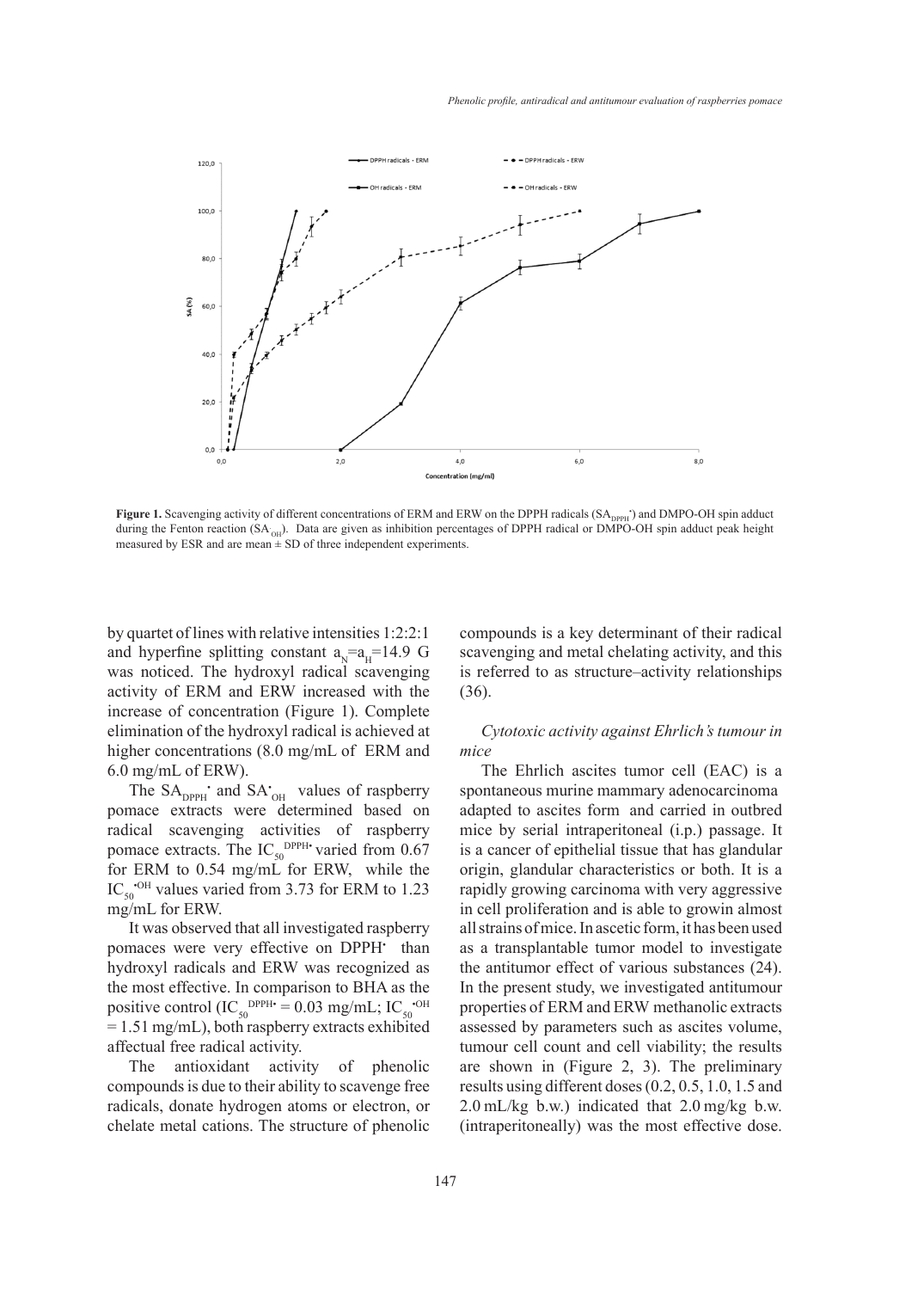| Group                       | XOD                | <b>CAT</b>         | $P_{X}$           | GR                | <b>GSHPx</b>      | <b>GSH</b>       | LPx               |
|-----------------------------|--------------------|--------------------|-------------------|-------------------|-------------------|------------------|-------------------|
| EAC                         | $0.152 \pm 0.013$  | $0.512\pm0.023$    | $0.328 \pm 0.001$ | $2.24 \pm 0.05$   | $0.783 \pm 0.011$ | $1.63 \pm 0.01$  | $0.031 \pm 0.001$ |
| EAC +ERW<br>pretreatment    | $3.71 \pm 0.21*$   | $0.344\pm0.095*$   | $0.887 \pm 0.02*$ | $3.03 \pm 0.25$   | $2.34\pm0.54*$    | $1.44\pm 0.02$   | $0.15 \pm 0.010*$ |
| EAC+ERW<br>treatment        | $0.135 \pm 0.043*$ | $0.458 \pm 0.076$  | $0.214 \pm 0.014$ | $1.22 \pm 0.07$   | $0.772\pm0.12$    | $1.51 \pm 0.06$  | $0.042 \pm 0.007$ |
| EAC+ERW<br>posttreatment    | $0.105 \pm 0.021$  | $0.579 \pm 0.047$  | $0.147\pm0.018$   | $1.15\pm0.11*$    | $0.615 \pm 0.08$  | $1.627 \pm 0.01$ | $0.030 \pm 0.005$ |
| $EAC + ERM$<br>pretreatment | $3.88 \pm 0.35*$   | $0.304 \pm 0.056*$ | $0.912 \pm 0.05*$ | $2.64 \pm 0.31$   | $3.07\pm0.61*$    | $1.36 \pm 0.04$  | $0.14 \pm 0.015*$ |
| EAC+ERM<br>treatment        | $0.228 \pm 0.045*$ | $0.402 \pm 0.055$  | $0.183 \pm 0.023$ | $1.01 \pm 0.09$   | $0.716\pm0.14$    | $1.59 \pm 0.08$  | $0.035 \pm 0.005$ |
| EAC+ERM<br>posttreatment    | $0.125 \pm 0.017$  | $0.447 \pm 0.063$  | $0.159 \pm 0.024$ | $1.48 \pm 0.17^*$ | $0.594\pm0.05$    | $1.65 \pm 0.11$  | $0.025 \pm 0.009$ |

**Table 2.** Effects of ERW and ERM on the activities of antioxidant enzymes, glutathione levels and intensity of lipid peroxidation in EAC cells.

Values are expressed as means  $\pm$  SD of six mice at  $p$  < 0.05

\* Significantly different from the EAC group at *p*<0.05

Activities of xanthine oxidase (XOD), catalase (CAT), peroxidase (Px), glutathione reductase (GR), glutathione peroxidase (GSHPx) are expressed in µmol/mL EAC cells.

Amount of reduced glutathione (GSH) is expressed in nmol GSH/mL EAC cells

Intensity of lipid peroxidation (LPx) is expressed in nmol MDA/mL EAC cells.

*Number of EAC cells and cell viability.* EAC cells were implanted into mice that were either pretreated, treated at the time or posttreated with the ERW or ERM. A significant decrease in the EAC ascites volume was observed in mice pretreated with both ERW and ERM (Figure 2a). There were no significant differences between the extracts, although the tumour growth inhibition was stronger with ERM. On the other side, 2 mL/kg b.w. of NALC as a proven antioxidant significantly inhibited the EAC ascites volume growth in pretreated mice, and applied as a posttreatment, even promoted the ascites growth. The EAC cell numbers were decreased in all extract-treated groups compared with the untreated EAC control group (Figure 2b). The largest decreases in EAC cell numbers were observed in the pretreated mice. Furthermore, we observed a decreased EAC cell viability after administration of the ERW or ERM (Figure 3). It can be noticed that the pretreatment showed better activity than treatment and posttreatment with ERW and ERM.

Activities of the antioxidant enzymes (SOD, CAT, Px, GSHPx, GR), as well as the amount of GSH and intensity of LPx in the EAC cells are

shown in Table 2. Application of extracts alone did not affect the antioxidant status of healthy animals and levels of examined antioxidant enzymatic systems. On the other hand, the antioxidant enzymes activities were significantly different in EAC groups pretreated and treated with ERW or ERM in comparison to untreated EAC control group. The activity of XOD was significantly increased, while the CAT activity was significantly decreased in pretreated groups as well as the activity of Px. The activity of enzyme complex GR and GSHPx, involved in the regeneration of GSH, was significantly increased (3-fold and 4.6-fold respectively) in pretreated groups, thus indicating that the induction of oxidative stress may play an important role in antitumour properties of a certain bioactive compounds. This was also in accordance with the results obtained for the measured amount of GSH. Glutathione (GSH) plays a crucial role as an endogenous antioxidant system. Particularly, high concentrations were found in liver and GSH is known to have a key function in protective processes (37, 38). The levels of GSH were high in EAC mice indicating the low level of oxidative stress in tumour cells. Treatment with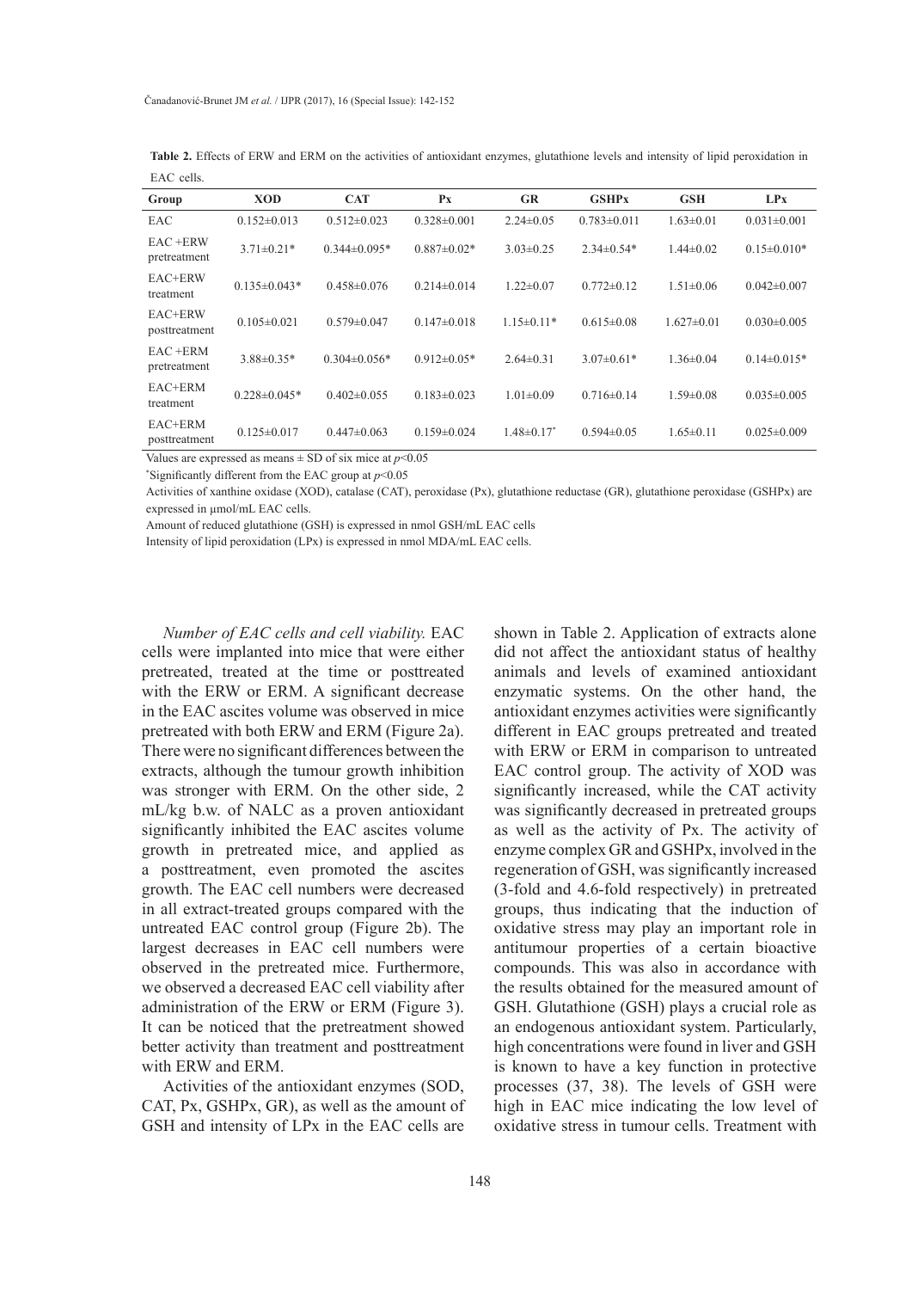

Figure 2. Effects of 2 mg/kg (i.p.) of ERW, ERM and N-acetyl-L-cysteine on (a) EAC ascites volume and (b) EAC cell number. EAC – untreated control;\* Significantly different from the EAC group at p < 0.05 (compared with untreated control).

 $\mathbb{E}_{\mathcal{A}}$  , since the EAC group at p  $\mathcal{A}$ 

ERW or ERM was found to deplete the GSH content compared to EAC control animals, which is probably due to its utilization by an excessive amount of free radicals. The oxidative stress may lead to significant damage of the

macromolecules such as lipids and can induce lipid peroxidation *in vivo*. The hypothesis which claims that oxidative stress is involved in tumour cells apoptosis/necrosis was also checked by measuring the levels of cell membrane oxidative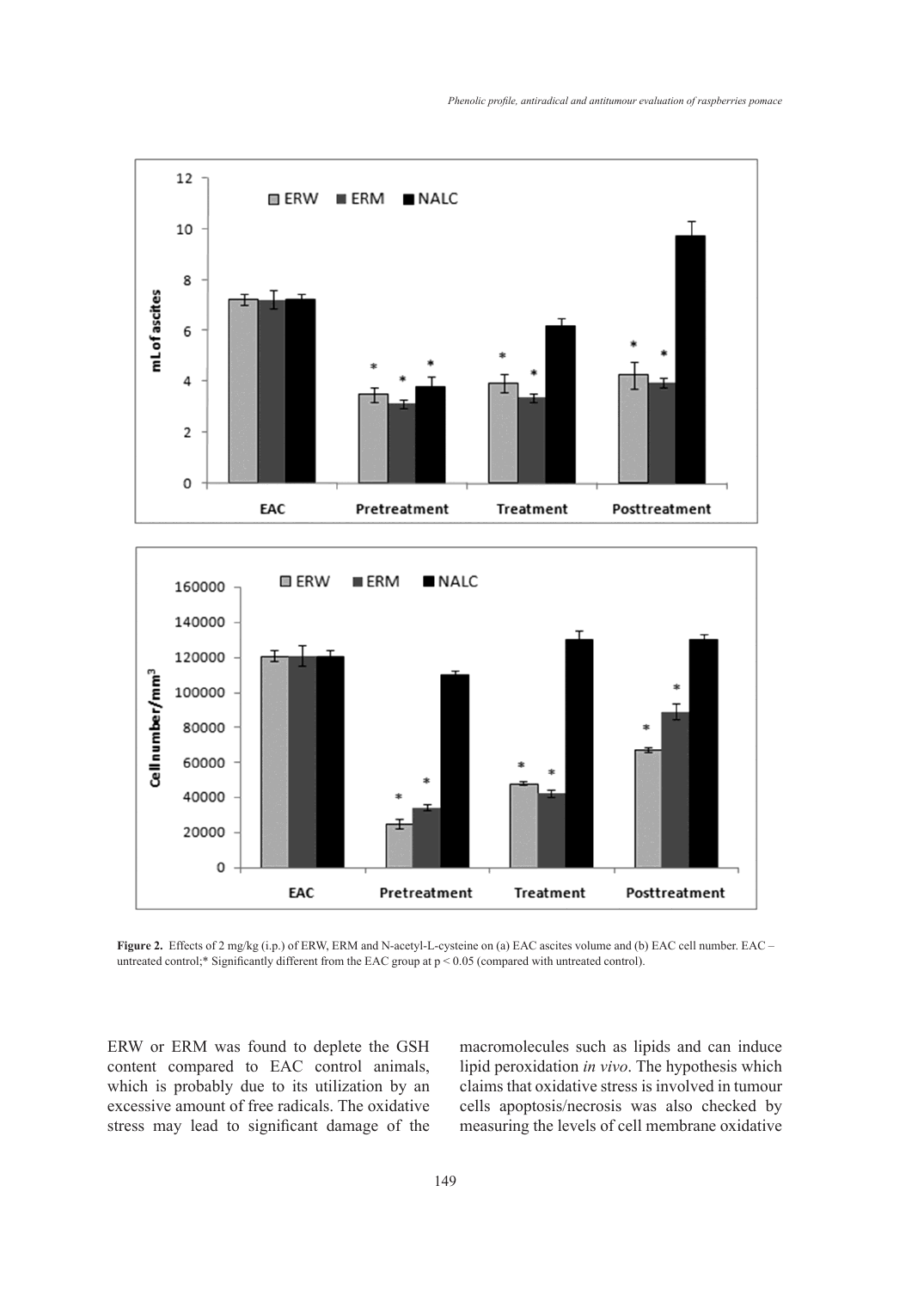

Figure 3. Effects of 2 mg/kg (i.p.) of ERW, ERM and N-acetyl-L-cysteine on EAC cell viability. EAC – untreated control; \* Significantly different from the EAC group at  $p \le 0.05$  (compared with untreated control).

damage (LPx). The malonyldialdehyde (MDA) content (as indicator of LPx EAC cell membrane damage) in ERW and ERM - pretreated mice was significantly increased in comparison to the untreated EAC control group.

The majority of polyphenols present in raspberry are flavonoids and phenolic acids that redox-dependent proteins are modified, red are an integral part of the human diet. There is a number of studies indicating the beneficial effects number of status indicating the beneficial effects and the tradicals are produced, idealing<br>of berries extracts and isolated constituents on damage of cell components, including protein oxidative and other cellular processes leading  $t_0$  cancer development  $(39, 40)$ . Laboratory rodent studies have shown that polyphenols have cancer-preventing properties and considered to be potential chemopreventive agents (41- 43). They can influence important cellular and molecular mechanisms associated with multiple carcinogenic steps, such as expression of key flavonoids with significant antioxidant activ proteins in signal transduction pathways (e.g., mitogen activated protein kinases (MAPKs) radicals. The extracts also exhibit cytoto: or activator protein (AP)-1), the transcription factor nuclear factor-kappa B (NF-*κ*B) and its *in-vivo* and play a role as a cancer-preventi downstream gene products, modulation of cellcycle regulation, and induction of apoptosis  $(43)$ , pomace extracts should be regarded as potentially which affect cell differentiation, proliferation and 43). They can influence important cellular and may be considered as a good source of natural

apoptosis, immune responses and metabolism of carcinogens (44). Also, catechin has been found to inhibit PI3K/Akt activation, resulting in the modulation of Bcl-2 family proteins and ntreated EAC control group. I also begins the enhanced apoptosis of bladder cancer cells (45). But, under oxidative stress, redox-dependent proteins are modified, redox signalling pathways are disrupted, and peroxides and free radicals are produced, leading to damage of cell components, including proteins, lipids, and DNA.

## **Conclusion**

We conclude that raspberry pomace extracts compounds, especially phenolic acids and flavonoids with significant antioxidant activity by effectively scavenging DPPH and hydroxyl radicals. The extracts also exhibit cytotoxic properties against Ehrlich carcinoma (EAC) cells *in-vivo* and play a role as a cancer-preventing agent. These findings indicate that raspberry pomace extracts should be regarded as potential nutraceutic resource and used as functional food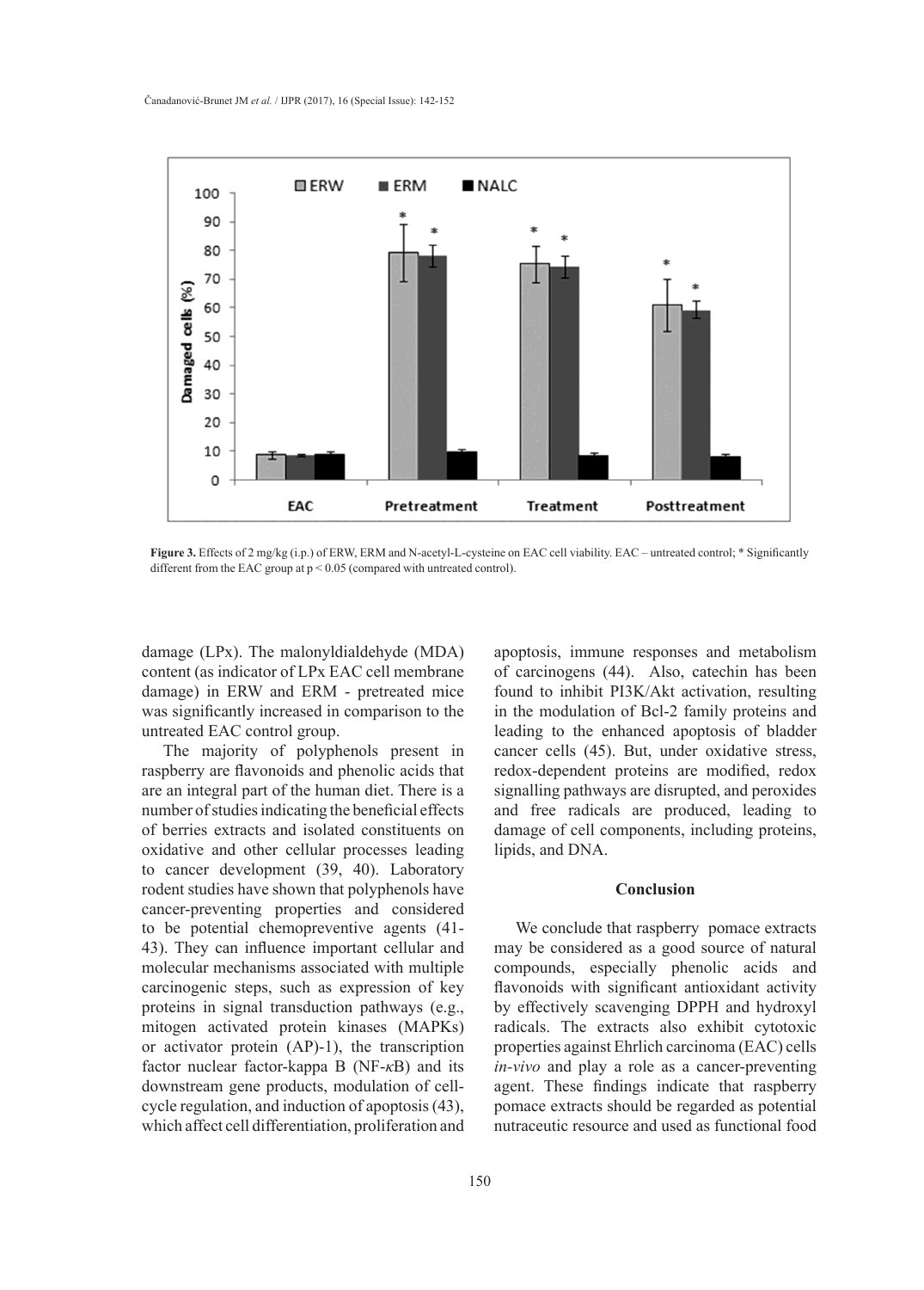ingredient. Still, more researches elucidate the possible mechanism of action.

#### **Acknowledgement**

This research is part of the Project TR 31044 which is financially supported by the Ministry of Education, Science and Technological development of the Republic of Serbia.

#### **References**

- Klaunig JE, Kamendulis LM and Hocevar (1) BA. Oxidative stress and oxidative damage in carcinogenesis. *Toxic. Path.* (2010) 38: 96-109.
- (2) Liu RH. Potential synergy of phytochemicals in cancer prevention: mechanism of action*.* J. Nutr. (2004) 134: 3479S-85S.
- (3) Liu M, Li XQ, Weber C, Brown J and Liu RH. Antioxidant and antiproliferative activities of raspberries. *J. Agric. Food Chem.* (2002) 50: 2926-30.
- Pandey KB and Rizvi SI. Plant polyphenols as dietary (4) antioxidants in human health and disease. *Oxid. Med. Cell. Long.* (2009) 2: 270-78.
- Bobinaitė R, Viškelis P and Venskutonis PR. Variation (5) of total phenolics, anthocyanins, ellagic acid and radical scavenging capacity in various raspberry (*Rubus* spp.) cultivars. *Food Chem.* (2012) 132: 1495-501.
- Zhang L, Li J, Hogan S, Chung H, Welbaum GE and (6) Zhou K. Inhibitory effect of raspberries on starch digestive enzyme and their antioxidant properties and phenolic composition. *Food Chem.* (2010) 119: 592- 99.
- (7) Mullen W, McGinn J, Lean MEJ, Gardner P, Duthie GG, Yokota T and Crozier A. Ellagitannins, flavonoids, and other phenolics in red raspberries and their contribution to antioxidant capacity and vasorelaxation properties. *J. Agric. Food Chem.* (2002) 50: 5191-96.
- Zafrilla P, Ferreres F and Tomás-Barberán FA. Effect (8) of processing and storage on the antioxidant ellagic acid derivatives and flavonoids of red raspberry (*Rubus idaeus*) jams. *J. Agric. Food Chem.* (2001) 49: 3651- 55.
- Beekwilder J, Jonker H, Meesters P, Hall RD, Van der (9) Meer IM and Ric de Vos C. Antioxidants in raspberry: on-line analysis links antioxidant activity to a diversity of individual metabolites. *J. Agric. Food Chem.* (2005) 53: 3313-20.
- (10) Daniel EM, Krubnick AS, Heur YH, Blinzler JA, Nims RW and Stoner GD. Extraction, stability, and quantitation of ellagic acid in various fruits and nuts. *J. Food Comp. Anal.* (1989) 2: 338-49.
- Hellström JK, Törrönen AR and Mattila PH. (11) Proanthocyanidins in common food products of plant origin. *J. Agric. Food Chem.* (2009) 57: 7899-906.
- Wolfe KL, Kang X, He X, Dong M, Zhang Q and Liu (12) RH. Cellular antioxidant activity of common fruits. *J.*

*Agric. Food Chem.* (2008) 56: 8418-26.

- (13) Seeram NP, Adams LS, Zhang Y, Lee RS, Scheuller HS and Heber D. Blackberry, black raspberry, blueberry, cranberry, red raspberry, and strawberry extracts inhibit growth and stimulate apoptosis of human cancer cells *in-vitro*. *J Agric. Food Chem.* (2006) 54: 9329-39.
- Su MS and Silva JL. Antioxidant activity, anthocyanins, (14) and phenolics of rabbiteye blueberry (*Vaccinium ashei*) by-products as affected by fermentation. *Food Chem.* (2006) 97: 447-51.
- $(15)$  Aaby K, Skrede G and Wrolstad RE. Phenolic Composition and antioxidant activities in flesh and achenes of strawberries (*Fragaria ananassa*). *J. Agric. Food Chem.* (2005) 53: 4032-40.
- Laroze LE, Díaz-Reinoso B, Moure A, Zúñiga ME (16) and Domínguez H. Extraction of antioxidants from several berries pressing wastes using conventional and supercritical solvents. *Europ. Food Res. Techn.* (2010) 231: 669-77.
- Laroze L, Soto C and Zúñiga ME. Phenolic antioxidants (17) extraction from raspberry wastes assisted by-enzymes. *Electr. J. Biotechn.* (2010) 13: 1-11.
- Diplock AT, Agget PJ, Ashwell M, Bornet F, Fern EB (18) and Roberfroid MB. Scientific concepts of functional foods in Europe: consensus document. *Br. J. Nutr*. (1999) 81: S1-S27.
- Ibañez E, Herrero M, Mendiola JA and Castro-(19) Puyana M. Extraction and characterization of bioactive compounds with health benefits from marine resources: macro and micro algae, cyanobacteria, and invertebrates. In: Hayes M. (ed.), *Marine Bioactive Compounds, Sources, Characterization and Applications. Publisher???? City????* (2012) 55-98.
- (20) Goldberg DM and Spooner RJ. Glutathione reductase. In: Bergmayer HU. (ed.), *Methods of Enzymatic Analysis*. Vol. 3, 3rd ed. Weinheim, Basel (1983) 258- 65.
- $(21)$  Herrero M, Cifuentes A and Ibañez E. Sub- and supercritical fluid extraction of functional ingredients from different natural sources: Plants, food-byproducts, algae and microalgae. *Food Chem.* (2006) 98: 136-48.
- (22) Babbar N, Oberoi HS, Uppal DS and Patil RT. Total phenolic content and antioxidant capacity of extracts obtained from six important fruit residues. *Food Res. Intern*. (2011) 44: 391-96.
- (23) Ngo DH, Wijesekara I, Vo TS, Ta QV and Kima SK. Marine food-derived functional ingredients as potential antioxidants in the food industry: An overview. *Food Res. Intern*. (2011) 44: 523-29.
- (24) Canadanović-Brunet JM, Cetković GS, Djilas SM, Tumbas VT, Savatović SS, Mandić AI. Markov SL and Cvetković DD. Radical scavenging and antimicrobial activity of horsetail (Equisetum arvense L.) extracts. *Intern. J. Food Sci. Techn.* (2009) 44: 269-78.
- (25) Bergmayer UH. Methoden der Enzymatischen Analyse. Verlag Chemies, Weinhem (1970) 483-84.
- (26) Beers RFJ and Sizer JW. Spectrophotometric method for measuring of break down of hydrogen peroxide by